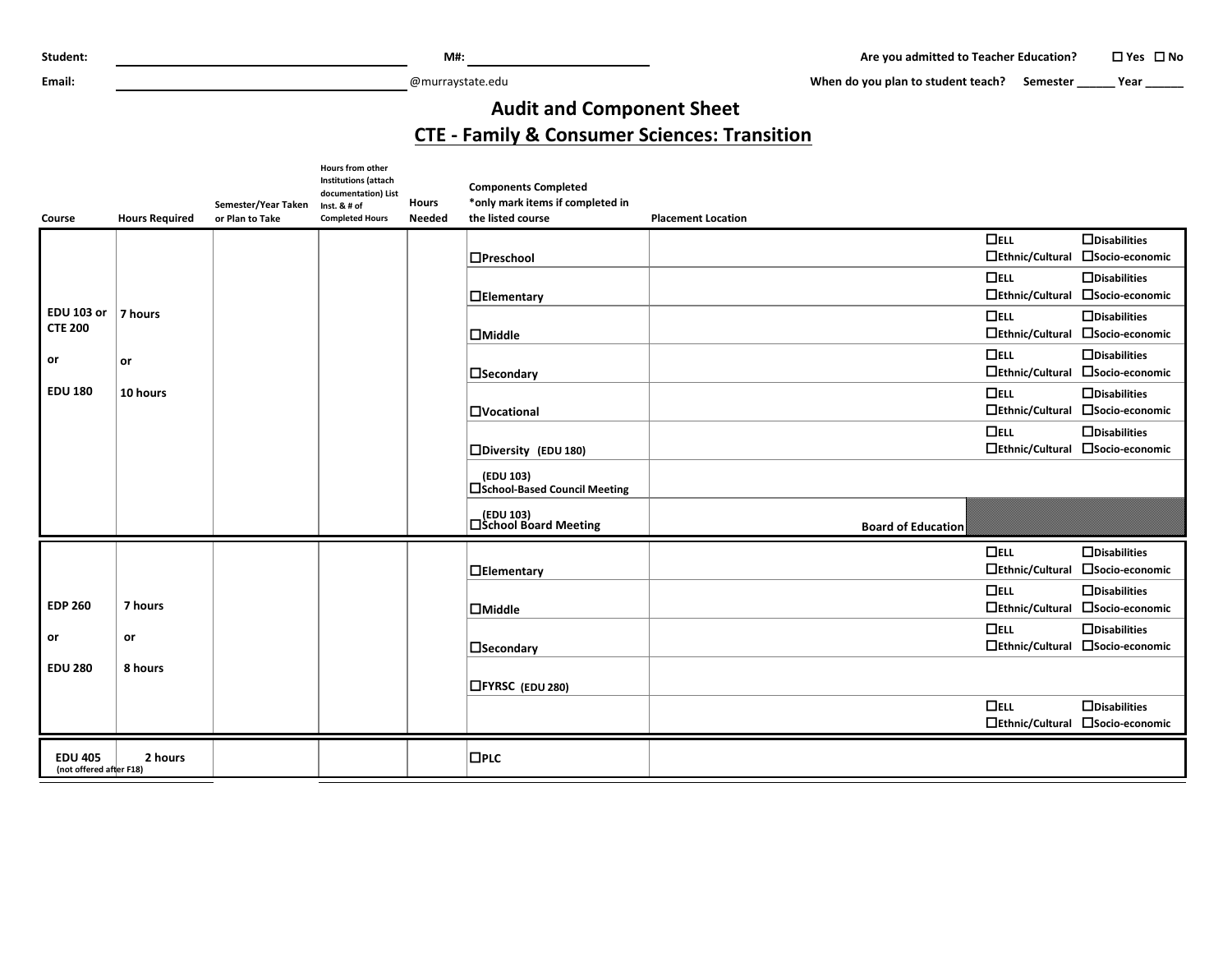| <b>Course</b>                          | <b>Hours Required</b>        | Semester/Year Taken<br>or Plan to Take | Hours from other<br><b>Institutions (attach</b><br>documentation) List<br>Inst. & # of<br><b>Completed Hours</b> | <b>Hours</b><br><b>Needed</b> | <b>Components Completed</b><br>*only mark items if completed in<br>the listed course | <b>Placement Location</b> |                                      |                                                         |
|----------------------------------------|------------------------------|----------------------------------------|------------------------------------------------------------------------------------------------------------------|-------------------------------|--------------------------------------------------------------------------------------|---------------------------|--------------------------------------|---------------------------------------------------------|
|                                        |                              |                                        |                                                                                                                  |                               | $\Box$ FRYSC (SED 300)                                                               |                           |                                      |                                                         |
|                                        |                              |                                        |                                                                                                                  |                               | □Diversity (SED 300)                                                                 |                           | $\Box$ ELL<br>$\Box$ Ethnic/Cultural | $\Box$ Disabilities<br>□Socio-economic                  |
| <b>SED 300</b>                         | 7 hours                      |                                        |                                                                                                                  |                               | $\Box$ PLC (EDU 380)                                                                 |                           |                                      |                                                         |
| or<br><b>EDU 380</b>                   | or<br>10 hours               |                                        |                                                                                                                  |                               | $\Box$ Assist Teachers (EDU 380)                                                     |                           | $\Box$ ELL<br>$\Box$ Ethnic/Cultural | $\Box$ Disabilities<br>□Socio-economic                  |
| (beginning F18)                        |                              |                                        |                                                                                                                  |                               | □Tutor RTI (EDU 380)                                                                 |                           | $\Box$ ELL                           | $\Box$ Disabilities<br>□Ethnic/Cultural □Socio-economic |
|                                        |                              |                                        |                                                                                                                  |                               |                                                                                      |                           | $\Box$ ELL                           | $\Box$ Disabilities<br>□Ethnic/Cultural □Socio-economic |
| <b>CTE 501</b><br>(prior to F18)       | 4 hours                      |                                        |                                                                                                                  |                               | <b>Dobserve</b>                                                                      |                           | $\Box$ ELL<br>$\Box$ Ethnic/Cultural | $\Box$ Disabilities<br>□Socio-economic                  |
| or                                     | or                           |                                        |                                                                                                                  |                               | (CTE 210)<br><b>□School-Based Council Meeting</b>                                    |                           | $\Box$ ELL                           | $\Box$ Disabilities<br>□Ethnic/Cultural □Socio-economic |
| <b>CTE 210</b><br>(beginning F18)      | 10 hours                     |                                        |                                                                                                                  |                               | (CTE 210)<br> □School Board Meeting                                                  | <b>Board of Education</b> |                                      |                                                         |
|                                        | 4 hours                      |                                        |                                                                                                                  |                               |                                                                                      |                           |                                      |                                                         |
| CTE 502 (prior                         |                              |                                        |                                                                                                                  |                               |                                                                                      |                           |                                      |                                                         |
| to F18)<br>or                          | or                           |                                        |                                                                                                                  |                               | $\square$ PLC*                                                                       |                           |                                      |                                                         |
| <b>CTE 310</b><br>(beginning F18)      | 10 hours                     |                                        | *PLC must be<br>completed in one of                                                                              |                               | <b>□Assist Teachers</b>                                                              |                           | $\Box$ ELL<br>$\Box$ Ethnic/Cultural | $\Box$ Disabilities<br>□Socio-economic                  |
|                                        |                              |                                        | these courses.                                                                                                   |                               | (CTE 503)<br>$\square$ School-Based Council Meeting                                  |                           | $\Box$ ELL                           | $\Box$ Disabilities<br>□Ethnic/Cultural □Socio-economic |
| <b>CTE 503</b><br>(prior to F18)<br>or | 6 hours<br>or                |                                        |                                                                                                                  |                               | (CTE 503)<br>□School Board Meeting                                                   | <b>Board of Education</b> |                                      |                                                         |
| <b>CTE 410</b>                         | 10 hours                     |                                        |                                                                                                                  |                               | $\square$ PLC* (CTE 410)                                                             |                           |                                      |                                                         |
| (beginning F18)                        |                              |                                        |                                                                                                                  |                               | <b>LAssist Teachers</b> (CTE 410)                                                    |                           | $\Box$ ELL                           | $\Box$ Disabilities<br>□Ethnic/Cultural □Socio-economic |
| <b>FCS 111</b>                         | 4 hours<br>or<br>0 hours     |                                        |                                                                                                                  |                               |                                                                                      |                           | $\Box$ ELL                           | $\Box$ Disabilities<br>□Ethnic/Cultural □Socio-economic |
|                                        | (beginning S2020)<br>6 hours |                                        |                                                                                                                  |                               | <b>Dobserve</b>                                                                      |                           |                                      |                                                         |